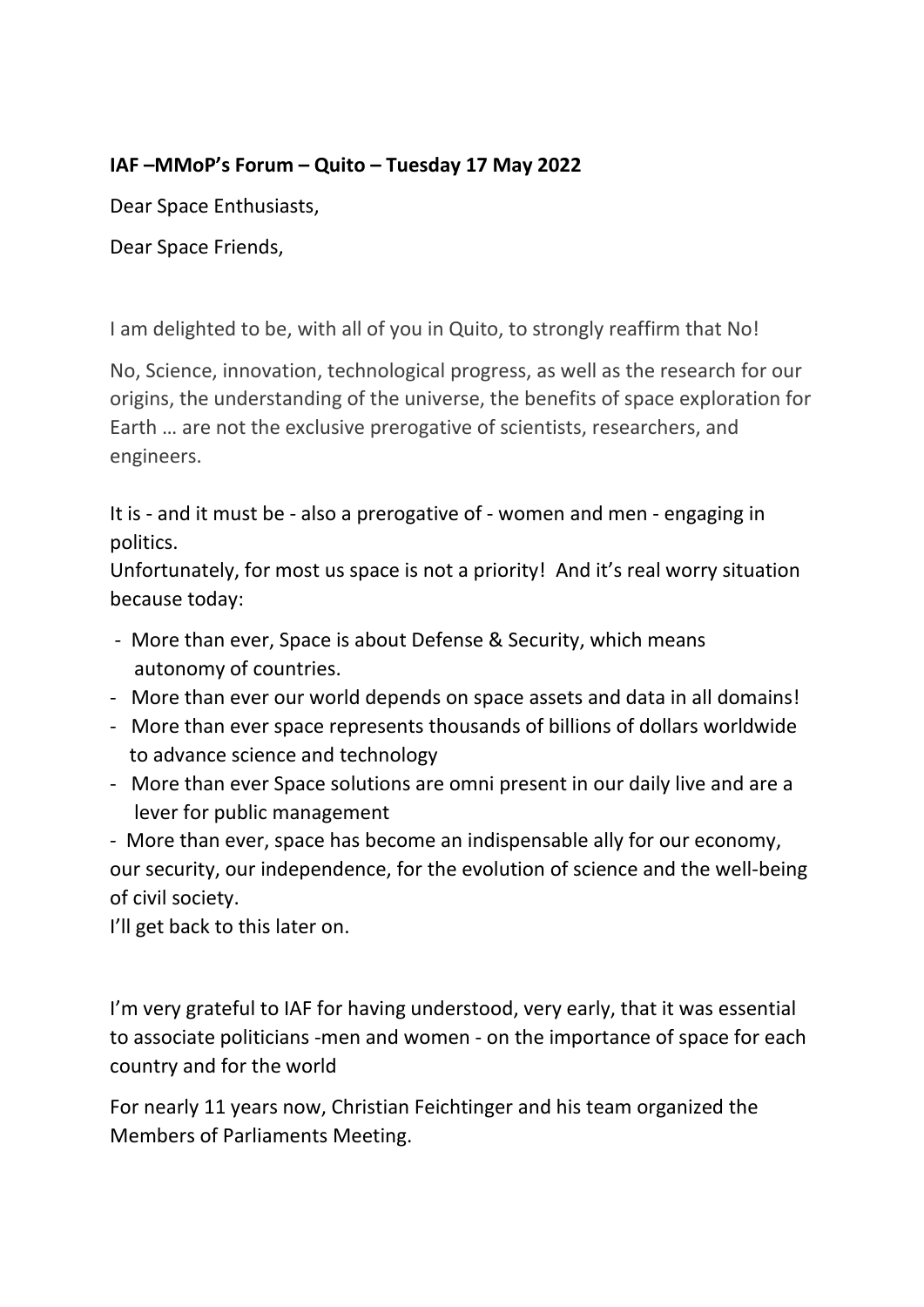I'm really appreciative to them for giving me the opportunity to rethink and reshape the MoP's Meeting which became now Ministers & Members of Parliaments Meeting.

Before discussing the content of our day, I would like to join Christian Feichtinger, in thanking and congratulating SIDERALIS by hosting the Global Conference on Space for Emerging Countries 2022, for all Latin America, here in Quito.

My warm thanks go to *Vianna Maino*, Minister of Telecommunication of Ecuador to accepted to be Co-Chair with me today. Thank you for your time and your availability!

Of course, I'll not forget to thank all of you for your presence and your participation.

### **Dear Excellences and Colleagues,**

It's a chance to be IAF Vice-President, with the portfolio on «Parliamentarians» when you are a former Parliamentarian! It's a wonderful opportunity to initiate a new vision of the MMoP's Meeting through a parliamentarian eye.

## **What is our vison, our ambition?**

Our ambition is to make the MMoP's Meeting the place that brings Ministers & Parliamentarians together, the place that resembles us, the place that meets our expectations, our interests.

We want to make this place "The place to be".

## **"The place to be"!**

For all Ministers & Parliamentarians all over the world coming from countries using space solutions or not.

Our aim is to give us the unique opportunity to learn and inspire one another by making our Meeting a one-end shopping of ideas of operational space solutions.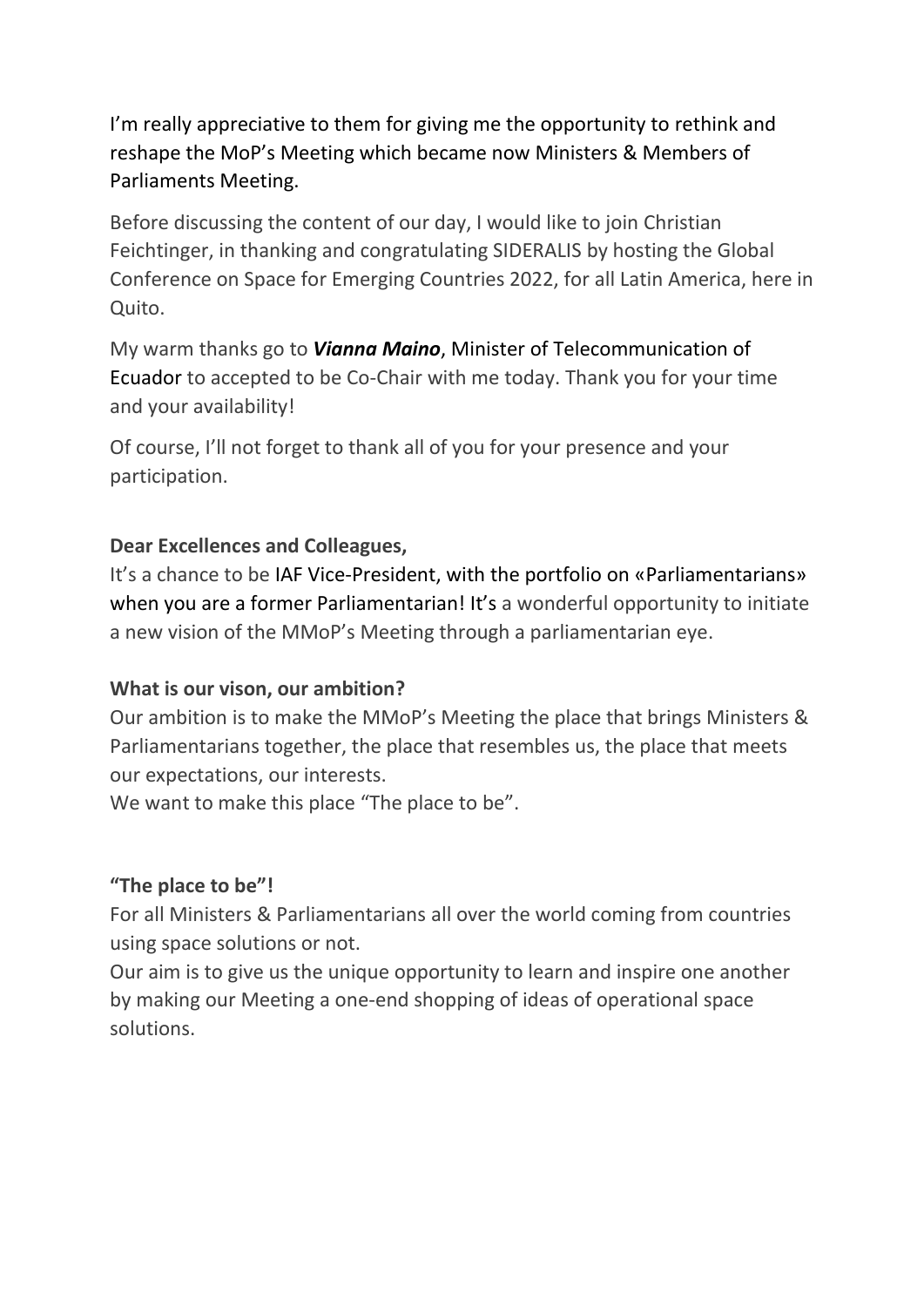#### **What does that mean practically?**

We want

- To give the opportunity for Ministers to present their country's space strategy

- To give to Parliamentarians the opportunity to meet, exchange, share experiences, information, good practices on space solutions and seize synergies.

- To make space more accessible, more understandable!

Our motto should sound like: "What it's possible in your country, should be possible in mine too!"

# **What is changing from the past?**

> We are no longer spectators by listening to the speeches of space experts. > We become actors, we are on the driving seat, we are now guiding the

Meeting.

- > We explain relevant space solutions in our country and our own specific challenges.
- > Our presentations are policy-to-policy, peer-to-peer. Explained in a concise, understandable, non-technical manner, where the topics covered are in direct relation to our concerns.

# **Why did we choose "Space Solutions for the Benefit of Civil Society"?**

- Because space solutions have never been more present in the lives of all our citizens;

- Because space solutions can be an incredible ally in meeting specific national needs,

- Because space solutions create benefits in all aspects of our daily lives

- Because Space solutions are a lever in day-to-day management of a city but not only also in rural areas, be it agriculture, water management, transport, security, mobility, health care, emergency, education and many others....

A little anecdote, before coming to Dubai last year for the IAC, some Parliamentarians were not especially interested by space But by preparing their statement they became aware on the benefits of space solutions and how space can help people in their daily lives. For many, it was a discovery